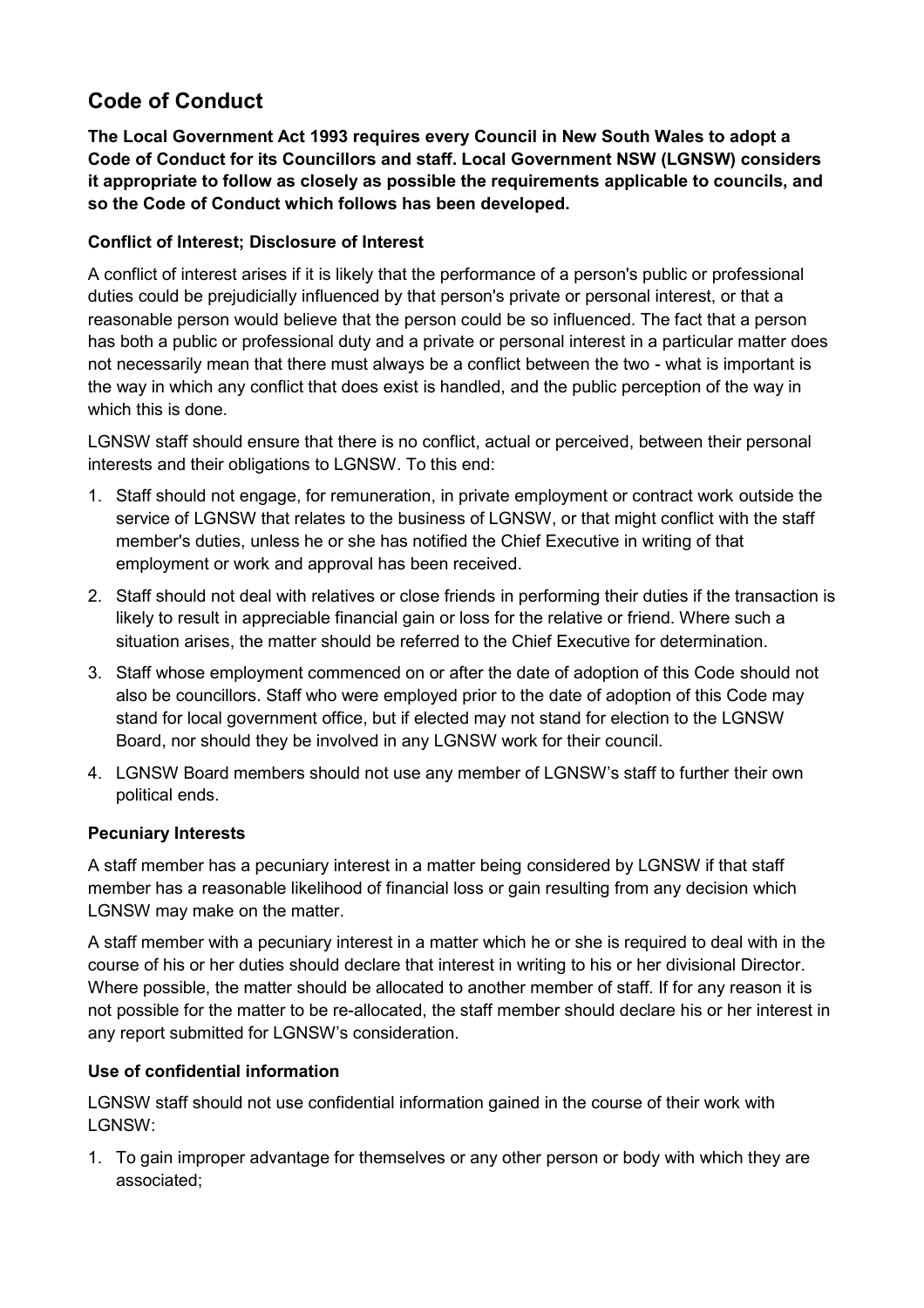- 2. In any way which is inconsistent with their obligation to act impartially; or
- 3. Improperly to cause harm to any person or body.

## **Intellectual property**

The title to and intellectual property in any material or work generated in the course of a staff member's employment by LGNSW is from its creation vested in LGNSW unless otherwise agreed in writing by LGNSW.

## **Gifts and bribery**

- 1. LGNSW staff shall not, directly or indirectly, seek or accept from any person or body, any immediate or future gift, reward or benefit for themselves or for any other person or body, relating to their position with LGNSW or the performance of any duty or work which touches or concerns LGNSW.
- 2. If any gift, reward or benefit (other than gifts of a token kind, or moderate acts of hospitality) is offered, disclosure must be made promptly and in writing to the divisional Director.

# **Conduct of LGNSW Staff**

## **Personal behaviour**

LGNSW staff shall:

- 1. At all times act, and be seen to act, properly and in accordance with the requirements of the law and this Code;
- 2. Act in good faith in the interests of LGNSW; and
- 3. Make no improper or derogatory allegations, and refrain from any form of conduct, in the discharge of their official or professional duties, if those allegations or that conduct might cause any reasonable person unwarranted offence or embarrassment.

# **Honesty and integrity**

LGNSW staff shall:

- 1. Observe the highest standards of honesty and integrity, and avoid conduct which might suggest any departure from those standards;
- 2. Bring to the notice of the Chief Executive any evidence of dishonesty on the part of any member or staff member; and
- 3. Be frank and honest in their official dealings with each other.

#### **Performance of duties**

While on duty, LGNSW staff members shall:

- 1. Give their whole time and attention to LGNSW business;
- 2. Ensure that their work is carried out efficiently, economically and effectively; and
- 3. Ensure that their standard of work reflects favourably on both them and LGNSW.